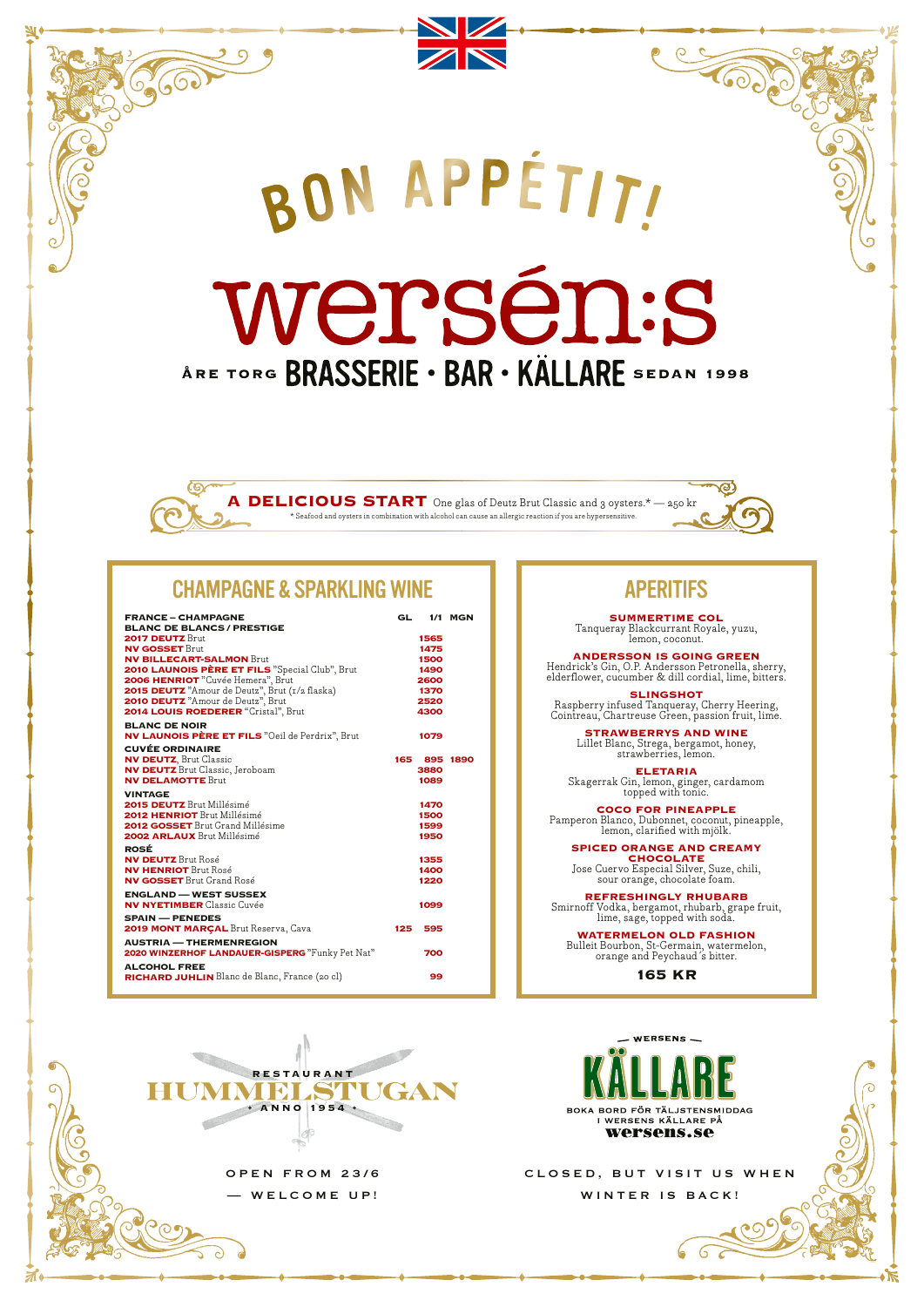**ÅREVÄGEN 95** WERSENS.SE **0647-50505**

# wersén:s ARE TORG BRASSERIE . BAR . KÄLLARE SEDAN 1998

# **PIZZA**

|                                                                                                               | <b>SEK</b> |
|---------------------------------------------------------------------------------------------------------------|------------|
| Tomato sauce, cheese and ham.                                                                                 |            |
| Tomato sauce, cheese, ham and mushrooms.                                                                      |            |
| Tomato sauce, cheese, ananas and ham.                                                                         |            |
| Tomato sauce, cheese and mozzarella from Frägsta Mejeri.                                                      |            |
| Tomato sauce, cheese, braised chuck of beef, red onion, taleggio<br>and green peppar bearnaise.               |            |
| Tomato sauce, cheese, reindeer, chantarelles, horseradish cream<br>and lingonberries.                         |            |
| Tomato sauce, vegan cheese, olive oil, grilled aubergine, toastade pine<br>nuts, cocktail tomato and aragula. |            |
| Tomato sauce, cheese, minced lamb, goat cheese, red onion,<br>baby spinach and rosemary aioli.                |            |
|                                                                                                               |            |

gunnammannammannammannammannammannammannam

**DELLA CASA................................................................ 189** Tomato sauce, cheese, mozzarella from Frägsta Mejeri, smoked ham, black olives, aragula, parmesan and olive oil.

**SEK**

 $\eta_{\eta}$ 

.<br>Бининания интернетивно полно поставление полно постоянно полно полно полно полно полно полно

Lр

**SALSICCIA PICCANTE ................................................. 189** Tomato sauce, cheese, mozzarella from Frägsta Mejeri, chistorra, red onion, fresh tomato and baby spinach.

**SALAME CON TARTUFO............................................... 189** Tomato sauce, cheese, mozzarella from Frägsta Mejeri,

truffle salami, aragula and parmesan. **QUATTRO STAGIONE.................................................... 189**



 $\frac{2}{3}$ ummummummummummummummummummummum $\tilde{\mathcal{F}}$ 

Tomato sauce, cheese, mozzarella from Frägsta Mejeri, smoked ham, black olives, mushrooms, prawns, garlic marinated mussels and artichoke.

ALLERGIC? PLEASE DON'T HESITATE TO ASK ONE OF OUR WAITERS.

# BEER & CIDER

### **DRAFT**



**(32 KR / CL)**

| <b>PEPSI MAX <math>-46</math></b>                                           | <b>CARLSBERG EXPORT  86</b>                           | <b>O.P. ANDERSSON</b>         |
|-----------------------------------------------------------------------------|-------------------------------------------------------|-------------------------------|
| $ZINGO - 46$                                                                |                                                       |                               |
| $7-UP - 46$                                                                 |                                                       | <b>HALLANDS FLÄDER</b>        |
| $JUICE - 46$                                                                | NYA CARNEGIE KELLERBIER96                             | <b>BÄSKA DROPPAR</b>          |
| VILDSODA, LINGONBERRY - 55                                                  | <b>BROOKLYN EAST INDIA PALE ALE 87</b>                | <b>GAMMAL NORRLANDS</b>       |
| VILDSODA, BLUEBERRY - 55                                                    | <b>KRONENBOURG "1664 BLANC" 87</b>                    | <b>SKÅNE</b>                  |
| VILDSODA, CLOUDBERRY — 60                                                   |                                                       |                               |
| <b>TOSTERUPS APPLE JUICE - 65</b>                                           |                                                       | <b>LÖITENS AQUAVIT</b>        |
| <b>TOSTERUPS CIDER, ALCOHOL FREE - 69</b>                                   | <b>BOTTLE</b>                                         | <b>GAMMEL OPLAND</b>          |
| <b>RASPBERRY JUICE - 25</b><br><b>(ORGANIC &amp; SUGAR FREE)</b>            |                                                       | <b>AALBORG DILD</b>           |
| <b>ALCOHOL FREE DRINK - 75</b>                                              | <b>CELIA (GLUTEN FREE)  87</b>                        | <b>ALBORG JUBILEUM</b>        |
| $RED$ BULL $-$ 50                                                           | <b>ERDINGER WEISSBIER HEFE  89</b>                    | <b>AALBORG TAFFEL</b>         |
| <b>CARLSBERG NON-ALCOHOLIC - 45</b><br><b>ERIKSBERG HOVMÄSTARLAGER - 45</b> | ÅRE BRYGGCOMPAGNI110<br><b>SOMERSBY PEAR CIDER 86</b> | <b>AALBORG NORDGULD</b>       |
| NILS OSCAR PALE ALE $-45$                                                   | <b>CIDRAIE "CIDRE BLOND"  86</b>                      | <b>LYSHOLMS LINIE AQUAVIT</b> |
|                                                                             |                                                       | Ф                             |

# ALCOHOL FREE

**PEPSI COLA — 46 PEPSI MAX — 46 ZINGO — 46 7-UP — 46 JUICE — 46**

— Order as Pizza Primo to share —

### **FUNGHI 189**

Crème fraiche, ost, kantareller, champinjoner, tryffelolja, persilja och Västerbottenost.

## **GAMBERI 189**

Smetana, cheese, prawns, red onion, spinach and Västerbotten cheese.

## **TARTUFO FRESCA 199**

Smetana, cheese, truffle, parmesan and parsley.

## **SALMERINO AFFUMICATO 199**

Smetana, cheese, smoked trout from Kall, smoked trout roe, red onion, dill and Västerbotten cheese.

### **PIZZA BIANCO**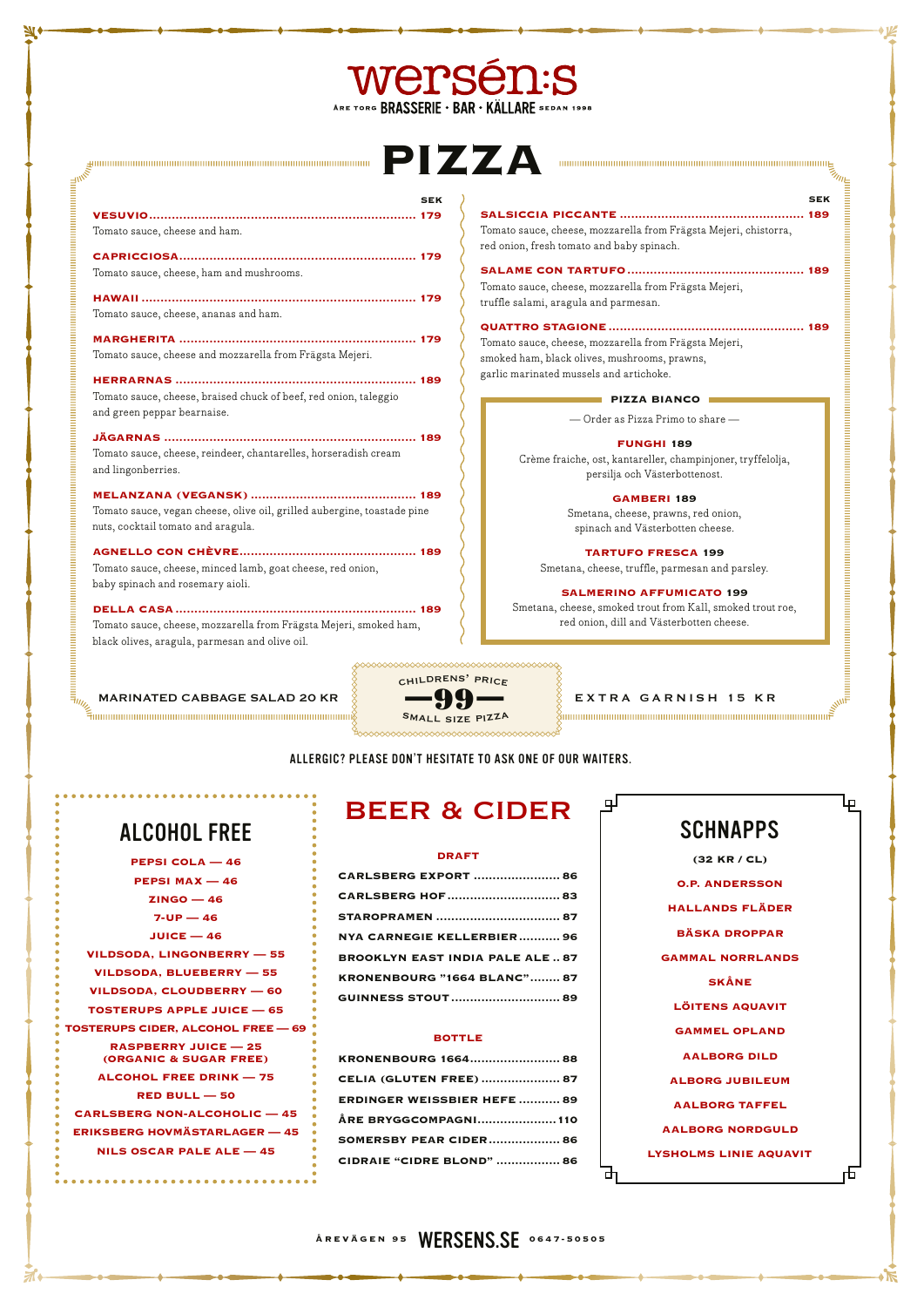# Wersén:s ARE TORG BRASSERIE . BAR . KÄLLARE SEDAN 1998

# **A LA CARTE**

ᇿ

币

# **STEAK MINUTE**

ᄆ

中

Served with tomato salad, red wine sauce and french fries.

**STEAK MINUTE OF SWEDISH SIRLOIN 299**

**CHOOSE FROM: SAUCE BEARNAISE, PEPPER SAUCE AND TRUFFLE BUTTER**

Extra sauce  $-25$ 

# **FAIR PRODUCTS!**

For a long time, it has been obvious for us to use locally produced and organic products, as much as possible. On our starter and main course menu we only have meat, fish, eggs and poultry that are from Sweden. Or have "green light" on WWF's list for environmentally friendly handling of products. The challenge is greater now due to the prevailing worldview, but we are constantly working to find the best alternatives. The seafood that is not from Sweden is MSC-labeled.

Made from organic local milk. With warm cloudberries + 25. With chocolate sauce  $+$  15.

ASK FOR TODAYS' SEAFOOD

# STARTERS AND ENTRÉES MAIN COURSES

# **ÅREVÄGEN 95** WERSENS.SE **0647-50505**



**LEMON AND THYME ICE CREAM 125** Served with italian merengue, lemon curd and sugarfried dark rye bread.

### **SWEDISH SWISS ROLL 135**

Filled with a raspberry butter cream, fresh raspberrys and pistashio ice cream. **PIE 119**

Ask your waiter of todays selection.

### **VANILLA ICE CREAM 49 / 79**

**CRÈME BRÛLÉE 95**

### **CHOCOLATE TRUFFLE 45 / PC**

Ask your waiter of todays selection.

### **SCOOP OF ICE CREAM / SORBET 49 / PC**

Ask your waiter of todays selection.

## **ASK FOR TODAYS' TIPS!**

| <b>SFK</b><br>With bleak roe.                                                                                             |
|---------------------------------------------------------------------------------------------------------------------------|
| Potatoe- and Västerbotten cheese tortilla, smetana, boiles egg,<br>pickled onions, herbes and browned butter.             |
| With a mustard dressing, kohlrabi and cucumber on dark rye bread.                                                         |
| DEEPFRIED GOATS CHEESE  169 / 229<br>Served with frissé, red endives, wheat berry,<br>pickled green tomatoes and walnuts. |
| <b>WERSÉNS SNAILS PROVENÇAL 175</b><br>Pernod sautéed snails with garlic butter and comté.<br>Served with bread.          |
| Fresh tomatoe and niçoise olives dressed with basil.<br>Served with wipped ricotta and roasted sourdough bread.           |
| With dijon mustard and comté cheese.                                                                                      |

| <b>SEK</b>                                                                                                                    |
|-------------------------------------------------------------------------------------------------------------------------------|
| Rosted fennel, endives, tomatos and niçoise olive confit and achovis.                                                         |
| Seafood broth, served with dayly fish and seafood,<br>poached carrots and sourdough bread.                                    |
| Served with French fries.                                                                                                     |
| With cream sauce, fried onions, lingonberries,<br>pickled cucumber and potato purée.                                          |
| Flank steak with maché salad, caramelized shallot jus.                                                                        |
| Chicken breast filled with pistachios, butter poached cabbage,<br>chicken jus, tarragon oil and potato pure.                  |
| BIFF RYDBERG "JÄMTLAND STYLE"339<br>Pieces of reindeer with crisp potatoes, horseradish cream,<br>sautéed onion and egg yolk. |
| Lemon butter, smoked halibut, trout roe and lemon and herb crust.                                                             |
| Couscous, vegetable broth, vegetable crudite and mint yoghurt.                                                                |
| <b>SALAD A LA MAISON </b><br>225<br>Fresh shrimp, hot smoked trout, eggs and Nobisdressing.                                   |

# DESSERT